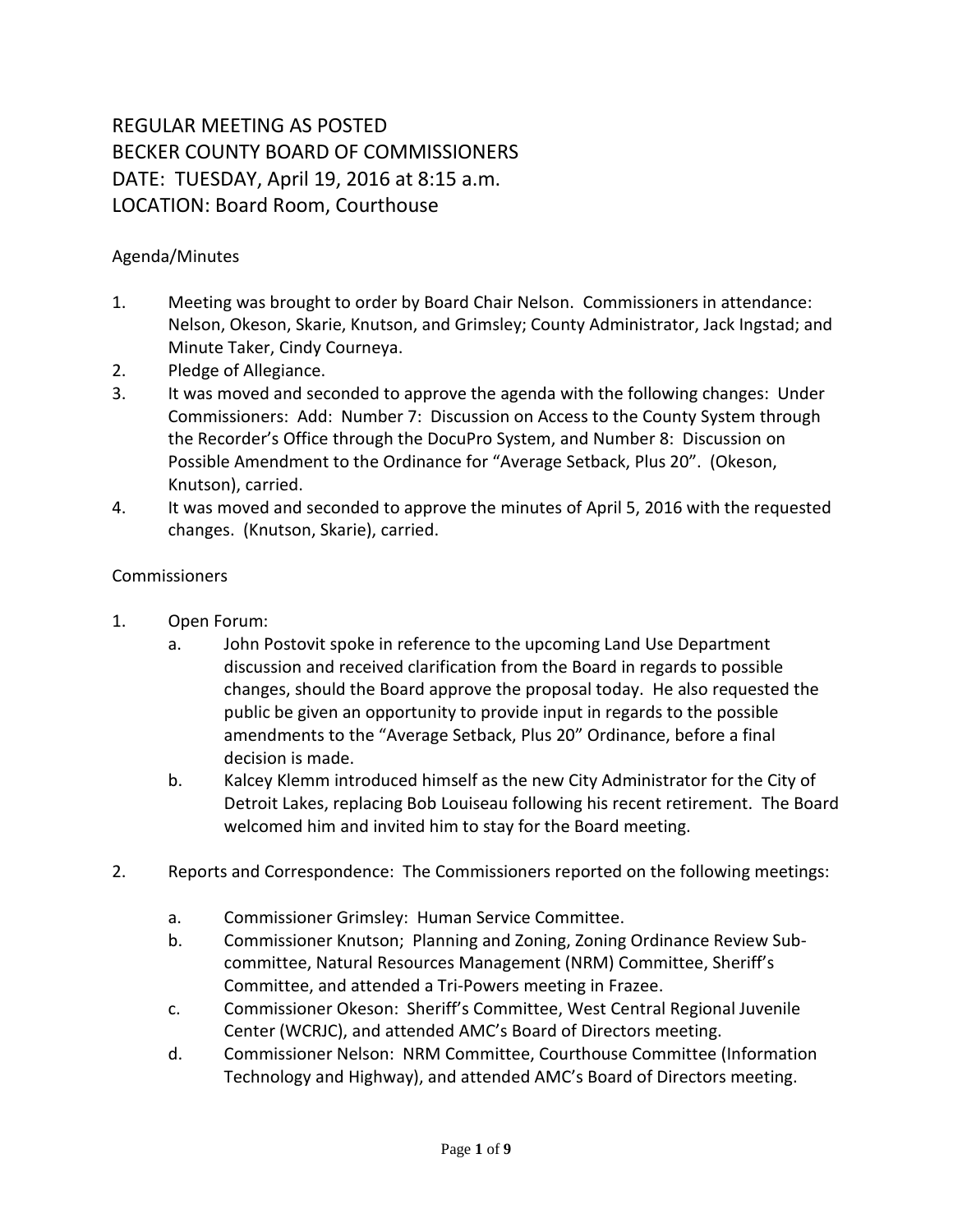- e. Commissioner Skarie: Human Services Committee, Becker County Council on Aging, Partnership4Health Board, and Safety Committee.
- 3. Appointments:
	- a. There were none, however, notification has been received from Tera Guetter, Administrator for the Pelican River Watershed District (PRWD) that there are three (3) managers whose terms are set to expire on May 25, 2016, and they have each expressed an interest in being reappointed. The notice has been published and the positions are currently scheduled for consideration at the May 3, 2016 Board of Commissioner's meeting.
- 4. County Administrator, Jack Ingstad, presented information on the proposed contract renewal with the Midwest Minnesota Community Development Corporation (MMCDC), to continue managing Becker County's housing operation. He reported that MMCDC is requesting an increase from the Becker County HRA/EDA, with the total amount requested now at \$145,000 for 12 months, beginning May 1, 2016. It was noted that no action is needed by the Board, with the EDA Board making the final decision.
- 5. County Administrator, Jack Ingstad, provided information on possible sites for the new jail and reported that he is waiting to receive a final report from the architect, but it does not appear that using the existing jail is either feasible or cost-effective. Other options were discussed with the recommendation to obtain an appraisal in the meantime on a parcel of county owned property.

It was moved and seconded to hire Rodger K. Tinjum, Tinjum Appraisal Company, Inc., Detroit Lakes, MN to provide an appraisal of County owned property on Highway 59 (PID 08.7018.003), for a fee not to exceed \$1,500.00. (Okeson, Knutson), carried.

6. There was discussion on the proposal to create a Land Use Department with it noted that concerns have been addressed and the Board is able to re-evaluate at any time and make changes, if needed.

It was moved and seconded to approve Resolution 04-16-2N, to approve the restructuring and consolidation of the Planning and Zoning, Environmental Services, Natural Resources Management, and the Park and Recreational Planning/Economic Development Authority into a Land Use Department; and to authorize and direct the County Administrator, Jack Ingstad, to implement the organizational plan; and to appoint Steve Skoog to serve as the first Director of the Land Use Department, until further action of the Board. (Knutson, Skarie). A roll call vote was called and taken: Commissioner Knutson – Aye; Commissioner Grimsley – Nay; Commissioner Okeson – Aye; Commissioner Skarie – Aye; and Commissioner Nelson – Aye. Motion carried 4-1.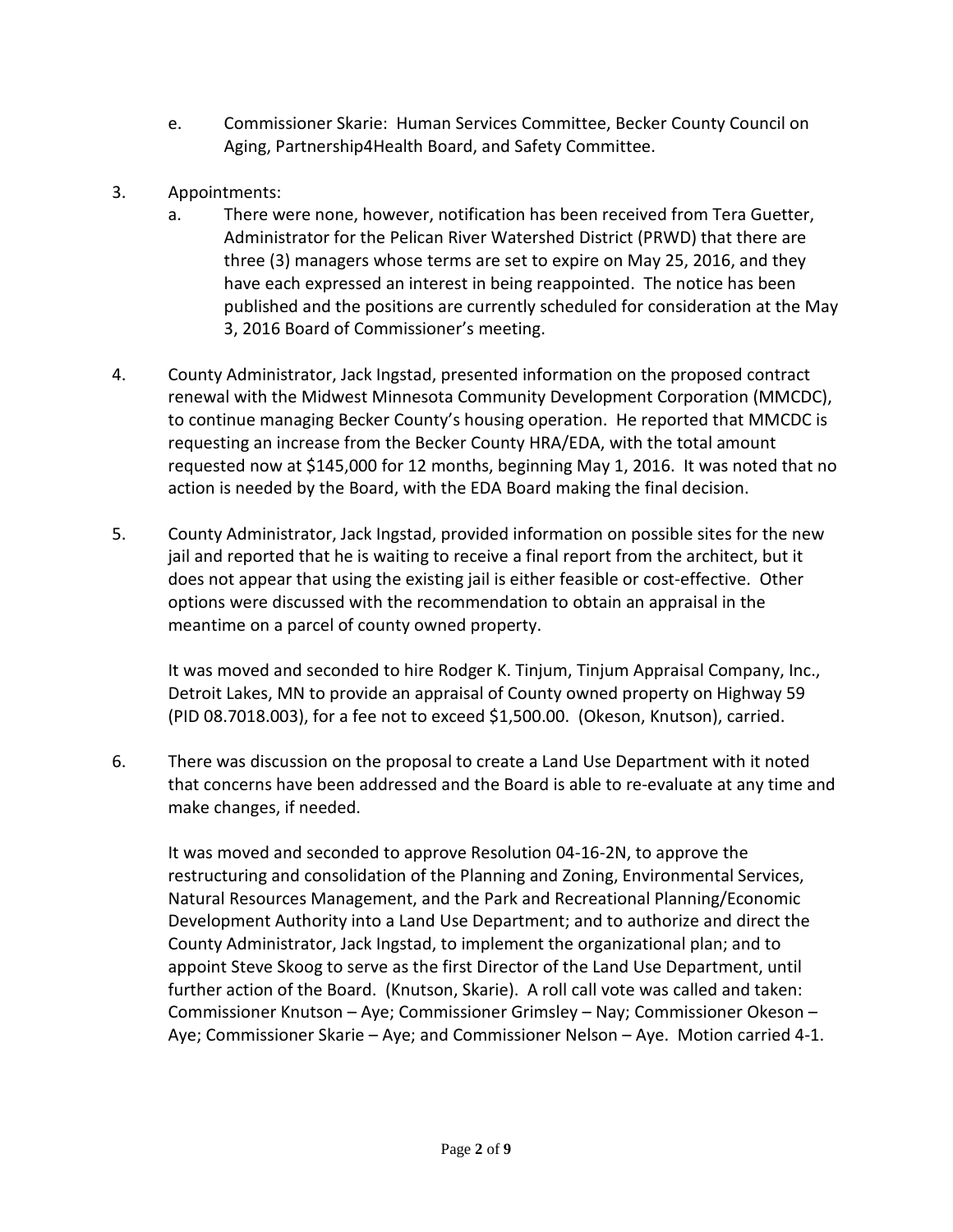- 7. It was moved and seconded to discontinue privileged network access to outside businesses to the County network and DocuPro System, effective no later than May 1, 2016. (Knutson, Okeson), carried.
- 8. There was a brief discussion on the proposed amendments to the "Average Setback, Plus 20" Ordinance, with options presented. Chair Nelson announced that the item will be back on the agenda for the next board of commissioner's meeting on May 3, 2016, for discussion and possible action, with time allowed for public input.
- 9. It was moved and seconded to add to the agenda, "Discussion on the Dunton Locks Tram Start-Up Cost". (Grimsley, Knutson), carried.
- 10. It was moved and seconded to authorize the County Administrator, Jack Ingstad, and County Highway Engineer, Jim Olson, to spend up to \$12,500.00 for Dunton Locks Tram improvements. (Okeson, Knutson). A roll call vote was called and taken: Commissioner Knutson – Aye; Commissioner Okeson – Aye; Commissioner Grimsley – Nay; Commissioner Nelson – Aye; and Commissioner Skarie – Aye. Motion carried 4-1.

Public Hearing: Auditor-Treasurer, Mary Hendrickson, and Gabriel Line, Owner of the Tri-Lakes Roadhouse presented:

- 1. Chair Nelson opened the public hearing to hear testimony and receive any public input on the request to approve a new Combination On-Off Sale Intoxicating Liquor License for Dirty Jeans, LLC, DBA Tri-Lakes Roadhouse at 11740 County Road 5, Lake Park, MN, in Cormorant Township.
- 2. Chair Nelson asked the public if anyone wished to speak in regards to the request and no one spoke for or against the request.
- 3. Auditor-Treasurer, Mary Hendrickson, reported that if the State approves the license, they will then do an on-site inspection. She also noted that Cormorant Township has approved and signed the application.
- 4. Chair Nelson closed the public hearing.
- 5. It was moved and seconded to approve the request, as presented, for a new Combination On-Off Sale Intoxicating Liquor License for Dirty Jeans, LLC, DBA Tri-Lakes Roadhouse, located at 11740 County Road 5, Lake Park, MN in Cormorant Township. (Knutson, Skarie), carried.

Finance Committee Minutes: Mary Hendrickson presented:

1. It was moved and seconded to approve the Regular Claims and Auditor's Warrants, as presented: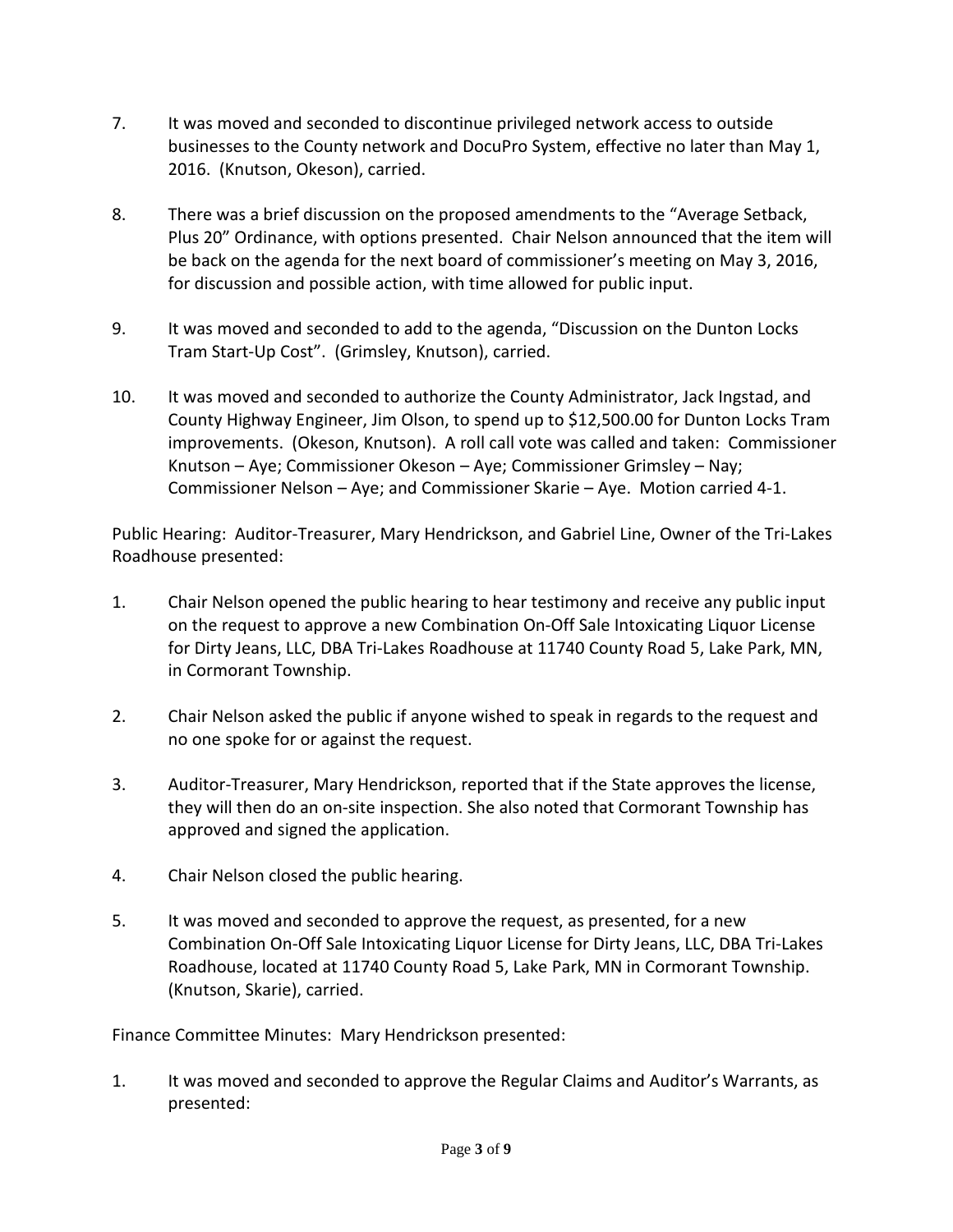a. Auditor's Warrants (Tuesday Bills):

i. 04/05/2016 in the amount of \$11,358.38;

ii. 04/12/2016 in the amount of \$22,224.75

for a total of \$33,583.13

(Skarie, Knutson), carried.

- 2. It was moved and seconded to approve the request for the Sheriff's Department to auction off four (4) forfeited vehicles at the Mid-States Auto Auction in New York Mills on Friday, April 22, 2016. (Okeson, Knutson), carried.
- 3. It was moved and seconded to approve entering into a 5-year new printer lease for the Environmental Services and Planning and Zoning Departments, with Toshiba of Fargo, ND, at an annual cost of \$3,406.08. (Grimsley, Skarie), carried.
- 4. It was moved and seconded to approve the purchase of Win2Pdf Software for Windows 10 for Caseworks conversion, at a cost of \$1,000.00 for fifty (50) licenses. (Grimsley, Skarie), carried.
- 5. It was moved and seconded to approve the  $2016-2^{nd}$  quarter payment for CAMAUSA Software Maintenance and Support to Minnesota Counties Computer Cooperative (MCCC), in the amount of \$3,132.00. (Skarie, Okeson), carried.

Auditor-Treasurer: Mary Hendrickson presented:

- 1. It was moved and seconded to approve Resolution 04-16-2B, to approve the New Gambling Application for Exempt Permit to conduct Gambling (Pull Tabs, Bingo, and Tipboards) by the Minnesota Flyers Gymnastics, MFG – Gaming, for operations at Toad Lake Store, 17259 County Highway 39, Frazee, MN in Toad Lake Township. (Knutson, Okeson), carried.
- 2. It was moved and seconded to approve the Tobacco License Renewal for Fair Hills, Inc., Wildflower Golf Course in Lake Eunice Township. (Grimsley, Okeson), carried.
- 3. It was moved and seconded to approve the New Owner Off-Sale Liquor License for Byer's Liquors, LLC, DBA Byer's Liquors in Osage Township (new owner, same location). (Knutson, Grimsley), carried.
- 4. It was moved and seconded to approve the 3.2 On-Sale License Renewal for Detroit Mountain Recreation Area, Inc. – Detroit Mountain Recreation Area in Erie Township. (Okeson, Grimsley), carried.
- 5. It was moved and seconded to approve the Wine/Strong Beer License Renewal for Detroit Mountain Recreation Area, Inc. – Detroit Mountain Recreation Area in Erie Township. (Okeson, Grimsley), carried.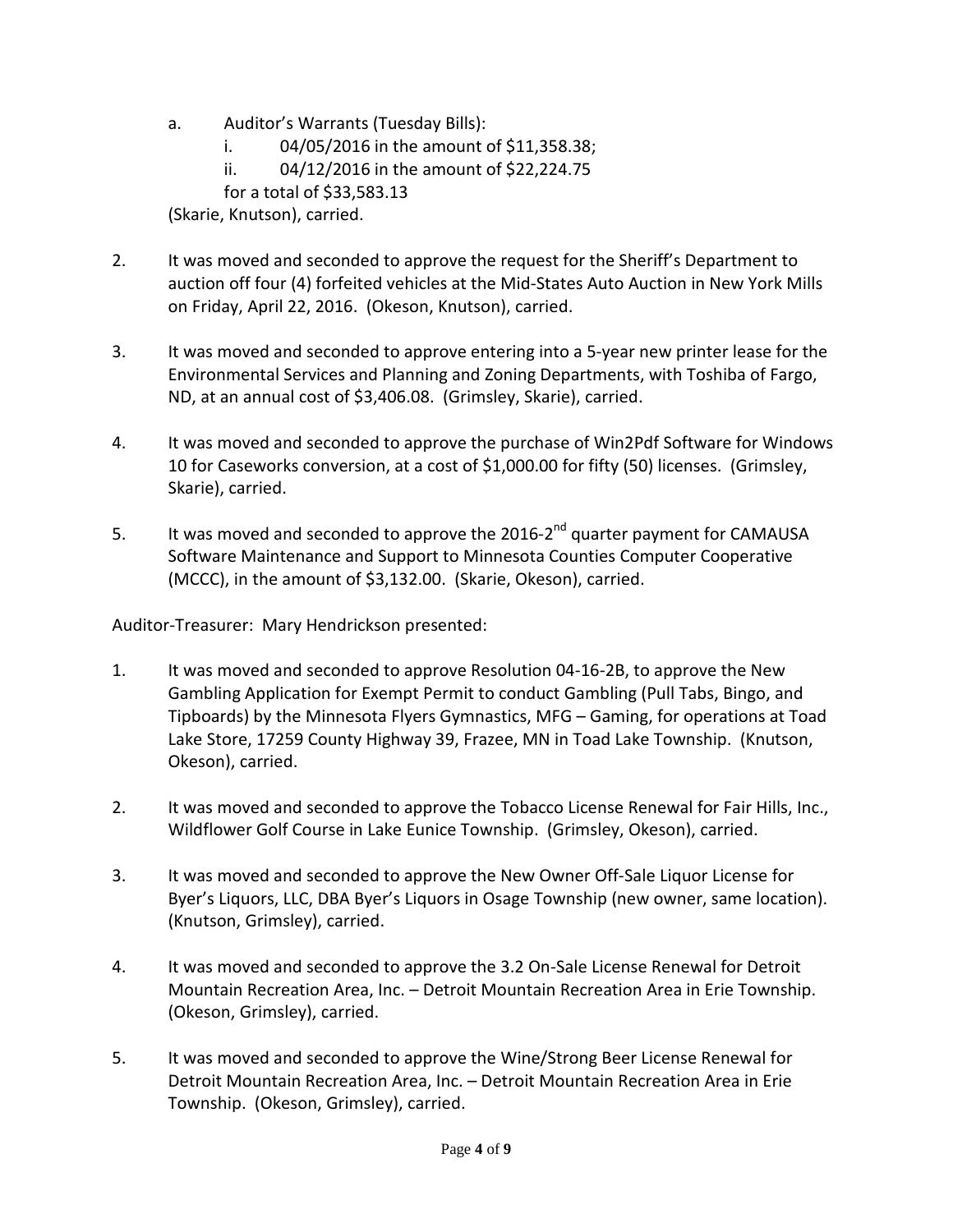- 6. It was moved and seconded to approve the Combination On-Off Sale (Including Sunday) Liquor License Renewal for Deep Woods Entertainment – DBA Charlies Place in Height of Land Township. (Knutson, Skarie), carried.
- 7. It was moved and seconded to accept the February 2016 Cash Comparison and Investment Summary, along with the Becker County Sales and Use Tax Report, as presented. (Knutson, Skarie), carried.
- 8. It was moved and seconded to approve Resolution 04-16-2E, as presented, to authorize the Becker County Auditor-Treasurer to establish and administer an Absentee Ballot Board for all county conducted elections and to compensate trained Election Judges not employed by Becker County at the rate of \$10.00 per hour and mileage. (Grimsley, Skarie), carried.
- 9. It was moved and seconded to accept the donation from the Becker County Agricultural Society for a total of \$4,100.00, in two payments, to be used toward the salary of the 4-H Summer Support Staff position in the Becker County Extension Office. (Grimsley, Skarie), carried.
- 10. It was moved and seconded to approve Resolution 04-16-2P, to hire one (1) part-time temporary Office Support position in the Extension Office, due to work load. (Knutson, Okeson), carried.
- 11. It was moved and seconded to approve Resolution 04-16-2O, as presented, to approve the application for Re-purchase of Tax Forfeited Lands for Bridget Nickolauson for Parcel Number 49.1270.000, at a repurchase price of \$10,832.71 (delinquent tax and fees), to be paid in full upon approval. (Knutson, Grimsley), carried.

Natural Resources Management (NRM): John Vaida and Guy Fischer presented:

1. Guy Fischer presented the request to approve a Special Use Permit for Detroit Mountain Recreation Area (DMRA) to hold a Mountain Bike Race, "Detroit Mountain Shakedown", to include the Mountain View Recreation Area on Saturday, June 4, 2016 from 1:00 – 3:00 p.m.. Jeff Staley and Tony Schmitz from DMRA were present and provided information on the race.

It was moved and seconded to approve the amended Special Use Permit, for Detroit Mountain Recreation Area to hold the Detroit Mountain Bike Race, as presented, to include the use of the Mountain View Recreation Area, on June 4, 2016 from 1:00 – 3:00 p.m., with the fee changed to \$125.00 to cover traffic control by the Becker County Sheriff's Office. (Okeson, Grimsley), carried.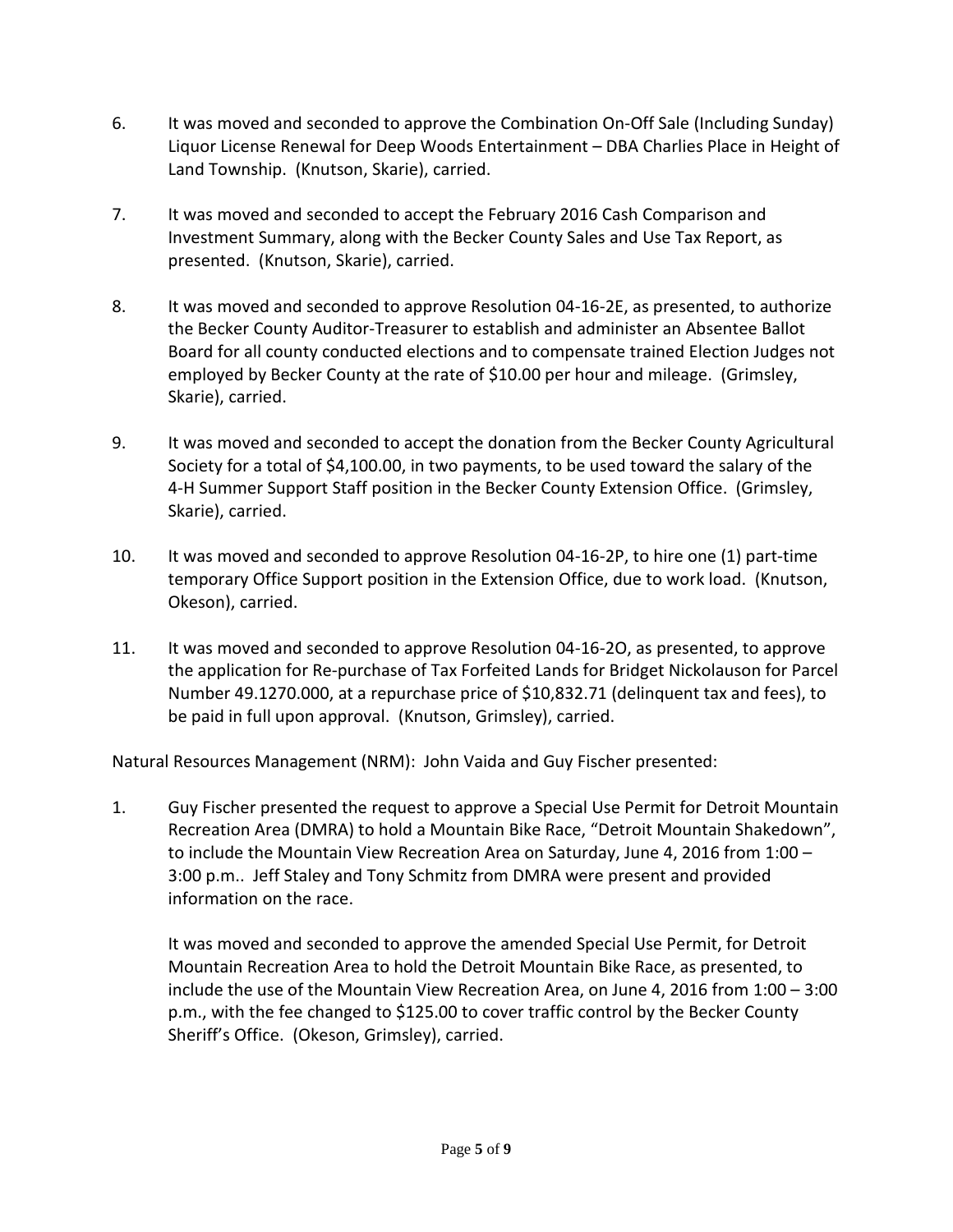2. It was moved and seconded to approve the request by Natural Resources Management to solicit bids for 2016 Site Prep and Bud Capping, as presented. (Knutson, Skarie), carried.

Human Services: Denise Warren and Christy Ramsey presented:

- 1. It was moved and seconded to approve Resolution 04-16-2H, to hire one (1) full-time Office Support Specialist (OSS) position, due to an internal promotion, and if this posting creates another OSS vacancy, to fill that vacancy through the Merit System. (Grimsley, Skarie), carried.
- 2. It was moved and seconded to approve Resolution 04-16-2I (Option 1), to create two additional full-time Child Protection Social Worker positions and to also approve converting two (2) part-time Child Protection Social Worker positions to full-time; and to therefore hire four (4) full-time Child Protection Social Workers utilizing the Merit system and if this posting creates another Social Worker vacancy to fill that vacancy through the Merit System List; and to utilize new state funding designated for Child Protection Services. (Skarie, Grimsley), carried.

If the State decreases funding, the positions will be reviewed and may be eliminated.

- 3. It was moved and seconded to accept the donations to Human Services, as presented for: Camp Gifts and Donations in the amount of \$50.00; Children's Community Donations in the amount of \$150.00; and WE Care/BCCI Gifts and Donations in the amount of \$37,619.75, for a total amount of \$37,819.75. (Grimsley, Skarie), carried.
- 4. It was moved and seconded to approve the quotes and bids for the Human Services Child Protection and Adult Services Office Space renovations, to include the purchase of new equipment, as presented, at a total cost of up to \$38,120.00. (Grimsley, Skarie), carried. It was noted that the cost includes the total cubicle costs of \$23,635.00 and that a total amount of \$28,061.00 will be from the Child Protection allocation.
- 5. It was moved and seconded to approve the Human Services claims for Human Services, Community Health, and Transit, as presented. (Skarie, Grimsley), carried.

Sheriff: Todd Glander and Shane Richard presented:

- 1. It was moved and seconded to approve Resolution 04-16-2C, to create and fill two (2) part-time Transportation Officer positions, due to workload and efficiency. (Skarie, Okeson), carried.
- 2. It was moved and seconded to approve Resolution 04-16-2D, to fill the vacant full-time Communications Officer position, due to a resignation. (Okeson, Knutson), carried.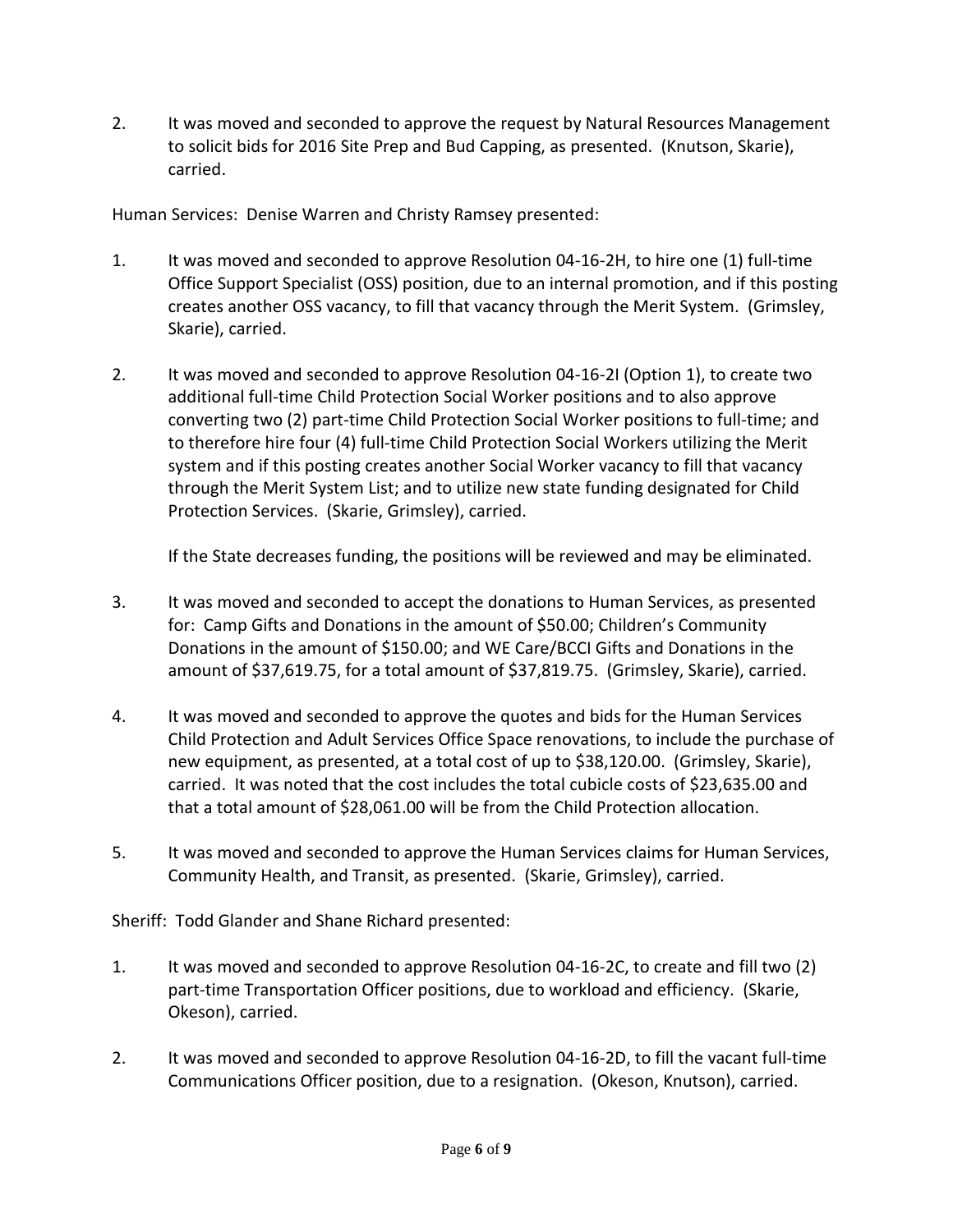- 3. It was moved and seconded to approve Resolution 04-16-2M, to authorize the Board Chair and Becker County Administrator to sign on behalf of Becker County the Annual County Boat and Water Safety Grant agreement, in the amount of \$22,009.00, effective January 1, 2016 – June 30, 2017. (Okeson, Skarie), carried.
- 4. It was moved and seconded to accept the BNSF Railway Foundation contribution in the amount of \$10,000.00 for Mobile Computers for Sheriff Patrol Vehicles, as presented. (Knutson, Okeson), carried.
- 5. It was moved and seconded to approve the purchase of a new dryer for Minimum Security, to accept the low quote from Boedy Appliance, Perham, MN in the amount of \$651.00, and to also include any applicable fees. (Knutson, Okeson), carried.
- 6. It was moved and seconded to accept the Minnesota Department of Public Safety, Office of Traffic Safety (OTS) computer grant award in the amount of \$35,082.00 (matching funds), for the purchase of twelve (12) in-squad computers, printers, license readers, docking stations and data boosters to electronically file citations with Court by July 1, 2016, at a cost of \$51,479.00, less the \$10,000.00 BNSF donation, bringing the total amount to \$41,479.00. (Knutson, Grimsley), carried. It was noted that funds are budgeted and still available from 2015 and 2016 for computer purchases.

Planning and Zoning – Planning Commission Recommendations (April 12, 2016): Julene Hodgson presented:

- 1. It was moved and seconded to concur with the Planning Commission (April 12, 2016), to approve the Conditional Use Permit (CUP), as submitted by Janaya and Jeff Davis, to operate a seasonal garden boutique with custom planting and flower maintenance, for the project located at 33637 State Highway 34 in Erie Township, and with a change of zone from Residential to Agricultural for the entire 2.85 acre parcel, as the request meets the criteria of the Ordinance and would not be detrimental to the surrounding area. (Grimsley, Okeson), carried.
- 2. It was moved and seconded to concur with the Planning Commission (April 12, 2016), to approve the request submitted by Mark LaBarre for a Certificate of Survey for two tracts of land, with Tract A consisting of 5.6 acres +/- and Tract B consisting of 47,900 square feet +/-, for the project located at 44319 SW Juggler Road, Round Lake Township, Juggler Lake and with a change of zone from Agricultural to Residential for both tracts, due to the request meets the criteria of the Ordinance. (Grimsley, Okeson), carried.
- 3. It was moved and seconded to concur with the Planning Commission (April 12, 2016), to approve the request submitted by Island Lake Irrevocable Trust - Ralph Blomquist, on behalf of Ron McMartin, for a Certificate of Survey for two tracts of land, with Tract A consisting of 2.3 acres  $+/-$  and Tract B consisting of 16.5 acres  $+/-$ , and with a remnant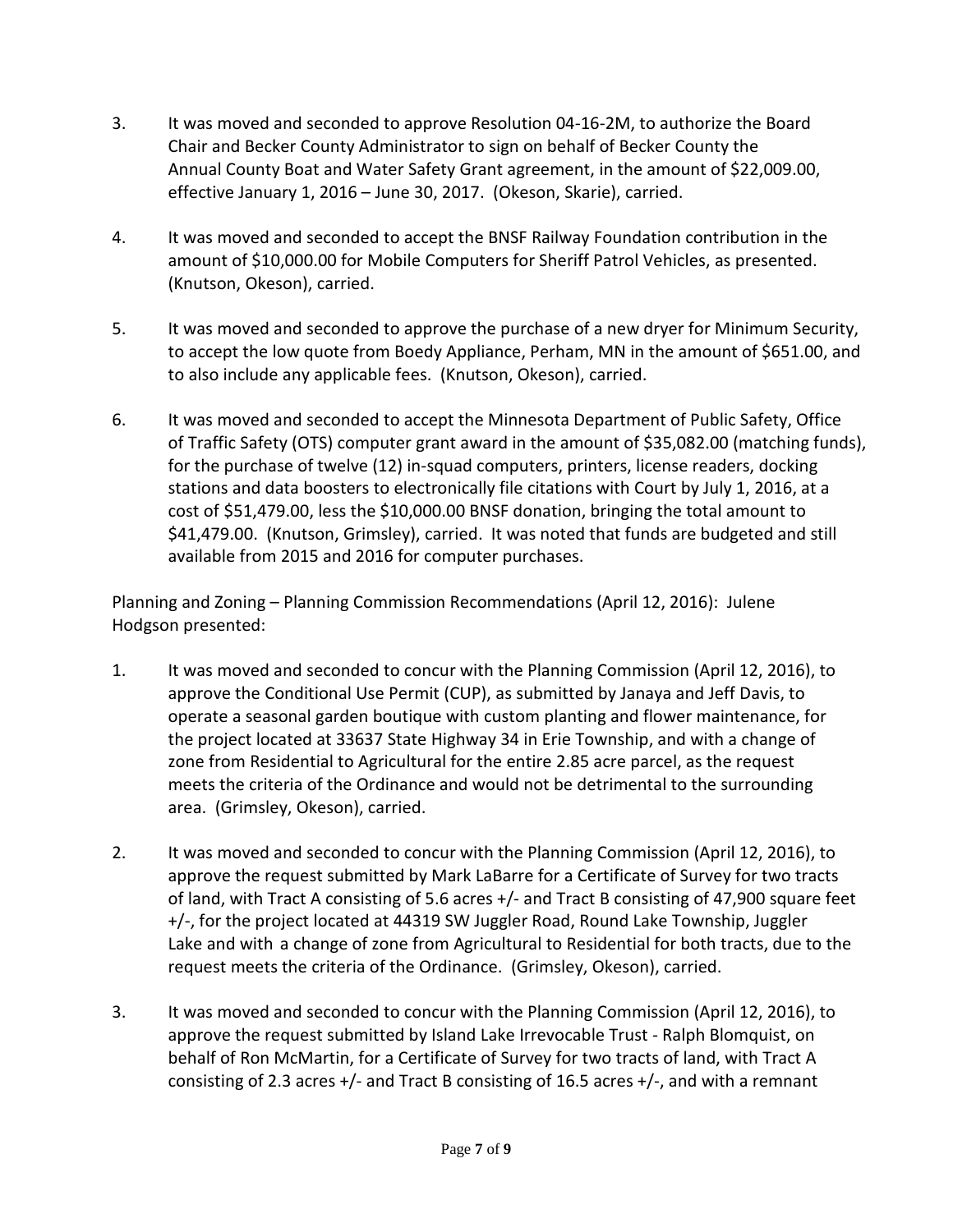tract of 29.2 tracts +/-, for the project located at 41106 County Road 126 in Shell Lake Township, Island Lake, with a change of zone from Agricultural to Residential on all three tracts. (Knutson, Okeson), carried.

- 4. It was noted that the applicant, Verizon Wireless, requested to table the proposal, on behalf of SBA Communications and Verizon Wireless, for a Conditional Use Permit for a 310' communications tower until further notice, to gather additional information regarding possible alternate locations.
- 5. The next informational meeting is scheduled for Wednesday, May 4, 2016 at 8:00 a.m. in the Third Floor meeting room of the Courthouse, pending any applications being submitted.

Transit: Transit Director, Ryan Damlo, presented:

- 1. It was moved and seconded to approve Resolution 04-16-2G, to approve the Board Chair or County Administrator execute the State of Minnesota Amended Public Transportation Service Agreement #1001751, as presented, and with Becker County in agreement to provide a local share of 15% of the total operating cost and 20% of the total capital costs. (Grimsley, Okeson), carried.
- 2. It was moved and seconded to approve the Memorandum of Understanding (MOU) Extension between Becker County and Wadena County to retain and continue sharing Transit Director position duties and responsibilities for the two counties with Transit Director, Ryan Damlo, effective April 1, 2016 – January 1, 2017; and to authorize the Becker County Board Chair to sign said MOU. (Okeson, Skarie), carried.

Environmental Services: Steve Skoog presented:

- 1. It was moved and seconded to approve Resolution 04-16-2A, that Becker County hereby agrees to enter into and sign the grant agreement with the Minnesota Pollution Control Agency (MPCA) for the FY16-17 Environmental Assistance Grant Program for Recycling; to carry out the project specified therein, and to comply with all the terms, conditions, and matching provisions of the grant agreement; and to authorize and direct the Becker County Administrator to sign the grant agreement on its behalf, if awarded. (Knutson, Skarie), carried.
- 2. Steve Skoog presented an overview on the Capital Equipment Purchase Request for a Trade-In of the 2012 Case SV300 Skid Steer for a CAT 262D Skid Steer, at a cost of \$18,900.00, after trade-in, from Ziegler Cat of Fargo, ND, and at State contract price. Discussion followed and no action was taken at this time. It was recommended to return to the Board with additional information for further discussion and consideration.